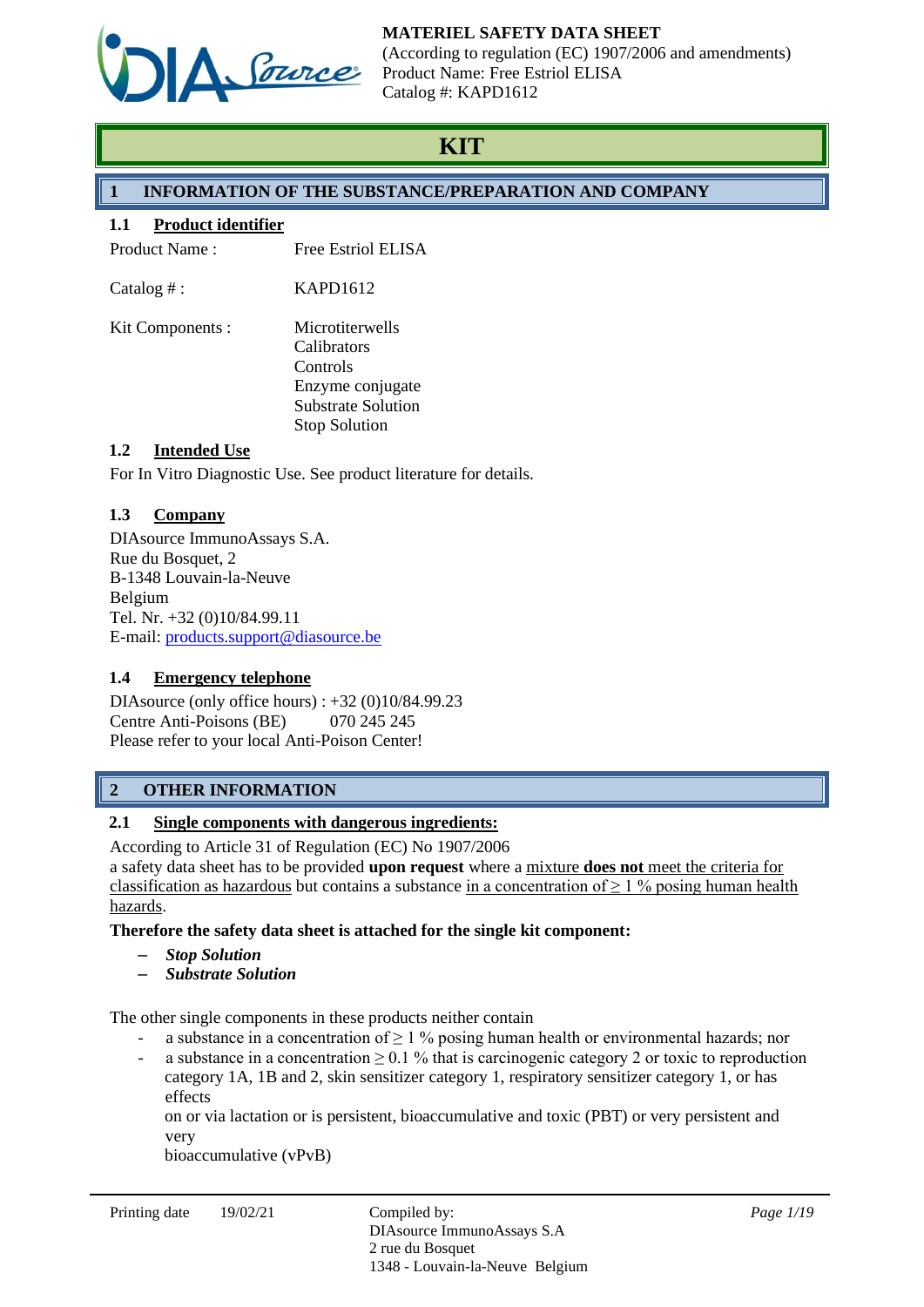

(According to regulation (EC) 1907/2006 and amendments) Product Name: Free Estriol ELISA Catalog #: KAPD1612

# **2.2 General Precautions :**

- The products are for professional laboratory use only.
- Users should have a thorough understanding of the Instructions for Use prior to their use of this kit.
- Good Laboratory Practices (GLP) should be followed to ensure the safe use and disposal of the reagents.
- Never pipet by mouth and avoid contact of reagents and specimens with skin and mucous membranes.
- Do not smoke, eat, drink or apply cosmetics in areas where specimens or kit reagents are handled.
- Wear disposable latex gloves when handling reagents

# **2.3 Other information**

Microplate : Each well can only be used once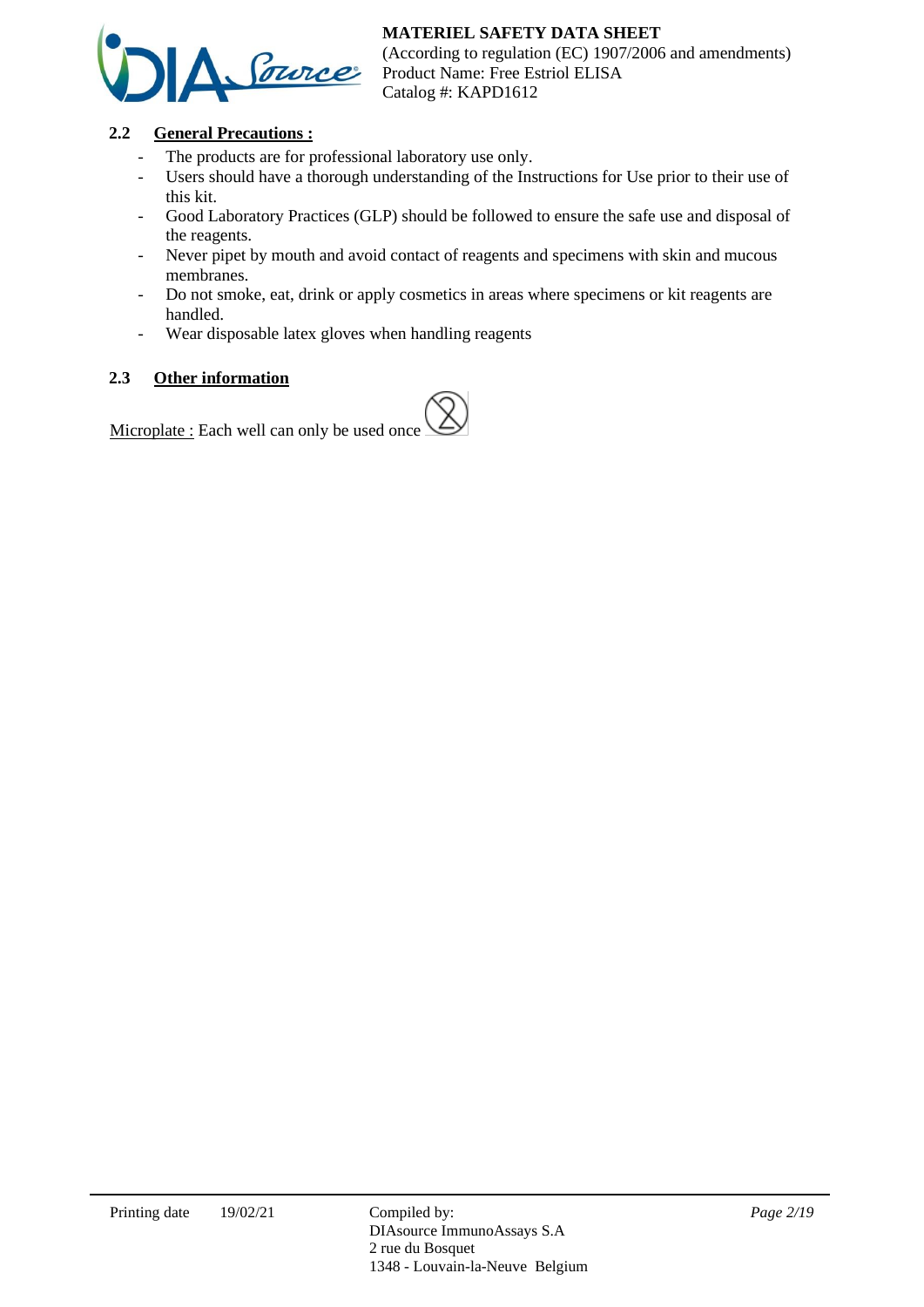

# **STOP SOLUTION**

# **1 INFORMATION OF THE SUBSTANCE/PREPARATION AND COMPANY**

# **1.1 Product identifier**

Product Name : Stop Solution

Catalog #: Component of KAPD1612

# **1.2 Intended Use**

Reagent for in vitro laboratory use. For professional use only.

# **1.3 Company**

DIAsource ImmunoAssays S.A. Rue du Bosquet, 2 B-1348 Louvain-la-Neuve Belgium Tel. Nr. +32 (0)10/84.99.11 E-mail: [products.support@diasource.be](mailto:products.support@diasource.be)

### **1.4 Emergency telephone**

DIAsource (only office hours): +32 (0)10/84.99.23 Centre Anti-Poisons (BE) 070 245 245 Please refer to your local Anti-Poison Center!

# **2 HAZARDS IDENTIFICATION**

# **2.1 Classification of the substance or mixture**

This product does not meet the criteria for classification in any hazard class according to Regulation (EC) No 1272/2008 on classification, labelling and packaging of substances and mixtures. However a safety data sheet is being supplied for it upon request as the component contain a substance which presents a health hazard within the meaning of Regulation (EC) No 1272/2008.

#### **2.2 Label elements**

No labelling required.

Hazard pictogram(s) : None

Signal word(s) : None

Hazard statement(s) : None

Precautionary statement(s) : None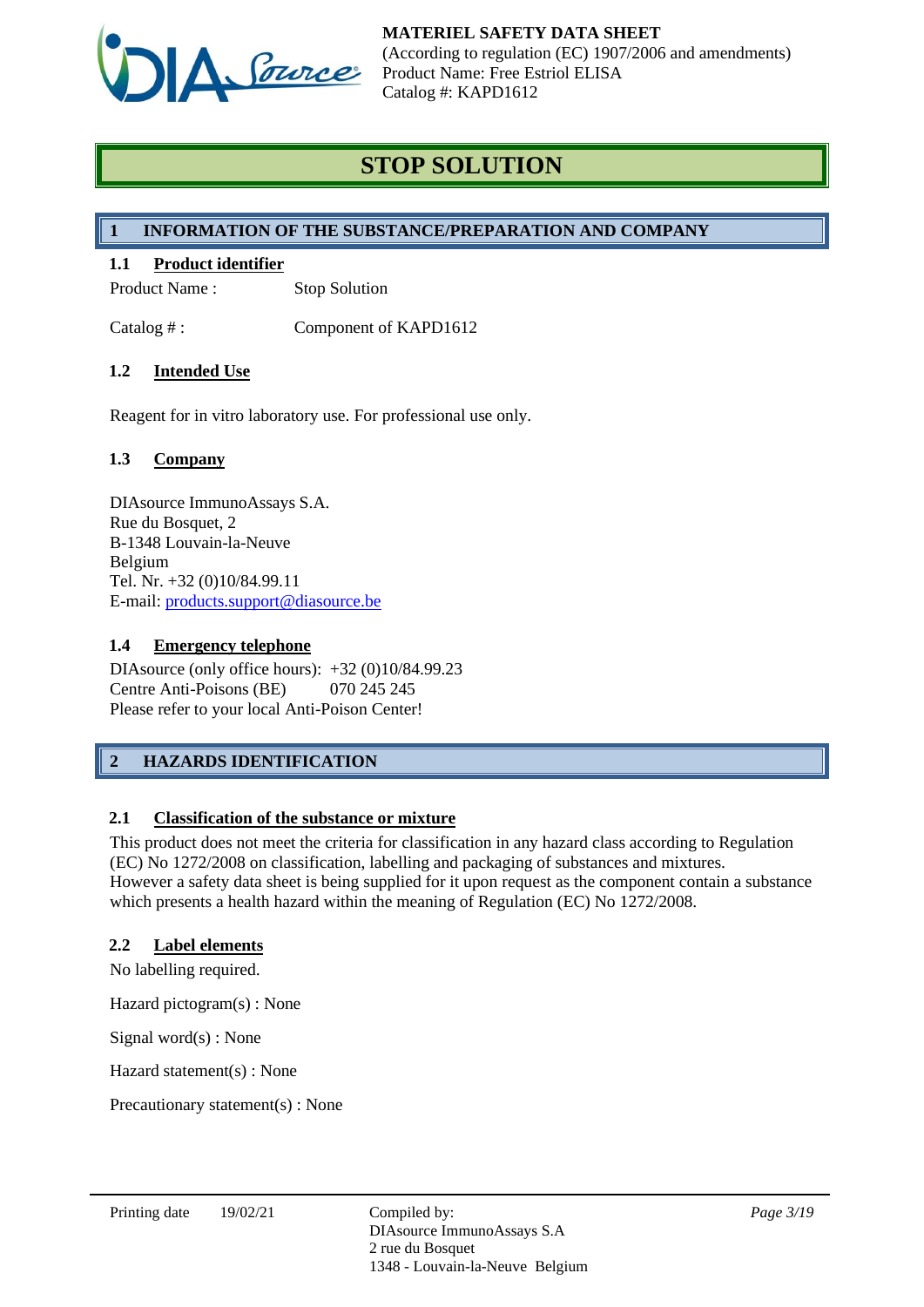

### **2.3 Other hazards**

Results of PBT and vPvB assessment

- PBT : Not applicable.
- vPvB : Not applicable.

# **3 COMPOSITION/INFORMATION ON INGREDIENTS**

#### **Mixture**

| <b>Substance name</b> | CAS No.<br>( <b>EC</b> No.)<br>[Index No.]     | Conc. in the<br>mixture | Classification according to Regulation (EC) No 1272/2008 [CLP],<br><b>ANNEX VI, Harmonised classification and labelling for certain hazardous</b><br>substances |                      |                                                                                                                          |
|-----------------------|------------------------------------------------|-------------------------|-----------------------------------------------------------------------------------------------------------------------------------------------------------------|----------------------|--------------------------------------------------------------------------------------------------------------------------|
|                       |                                                |                         | Hazard class /<br><b>Hazard categories</b>                                                                                                                      | Hazard-<br>statement | <b>Specific Concentration Limits</b>                                                                                     |
| sulphuric acid  %     | 7664-93-9<br>$(231-639-5)$<br>$[016-020-00-8]$ | $< 5.0\%$               | Skin Corr. 1A                                                                                                                                                   | H <sub>3</sub> 14    | Skin Corr. 1A; H314: $C \ge 15\%$<br>Skin Irrit. 2; H315: $5\% \leq C < 15\%$<br>Eye Irrit. 2; H319: $5\% \leq C < 15\%$ |

Full text of H-phrases: see section 16

# **4 FIRST AID MEASURES**

### **4.1 Description of first aid measures**

| <b>General information:</b> | If symptoms persist or in case of doubt, seek medical advice.                      |
|-----------------------------|------------------------------------------------------------------------------------|
| <b>Inhalation:</b>          | Supply fresh air; consult doctor in case of complaints.                            |
| <b>Skin Contact:</b>        | Remove contaminated clothes and shoes.                                             |
|                             | Clean with water and soap. If possible, also wash with polyethylene glycol<br>400. |
|                             | Cover wound with a sterile dressing.                                               |
|                             | If skin irritation continues, consult a doctor.                                    |
| <b>Eye Contact:</b>         | Protect unharmed eye.                                                              |
|                             | Rinse opened eye for several minutes under running water.                          |
|                             | Call a doctor immediately.                                                         |
| <b>Ingestion:</b>           | Rinse mouth with water.                                                            |
|                             | Spit liquid out again.                                                             |
|                             | Drink lots of water and provide fresh air. Call a doctor immediately.              |
|                             | Never give anything by mouth to an unconscious person                              |

# **4.2 Most important symptoms and effects, both acute and delayed**

No further relevant information available.

# **4.3 Indication of any immediate medical attention and special treatment needed**

Symptomatic treatment.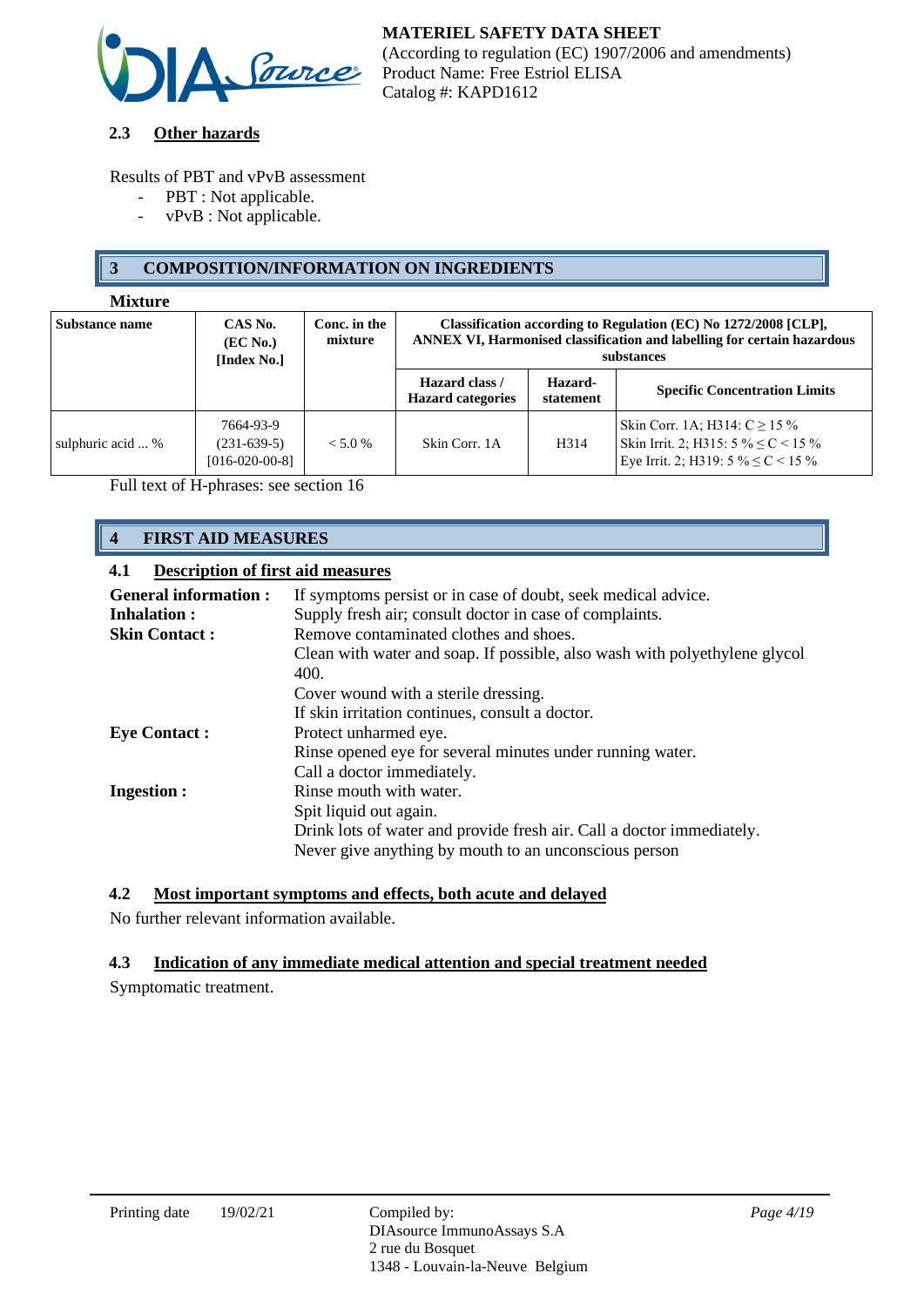

# **5 FIRE FIGHTING MEASURES**

# **5.1 Extinguishing media**

Suitable extinguishing agents :

The product is not combustible and does not support any combustion. Use fire fighting measures suiting the environment.

For safety reasons unsuitable extinguishing agents : No data available

**5.2 Special hazards arising from the substance or mixture**

In case of fire, the following can be released : Sulphur oxides (SOx) Poisonous gases/vapours

# **5.3 Additional information**

**Protective equipment :** Wear self-contained respiratory protective device.

# **6 ACCIDENTAL RELEASE MEASURES**

### **6.1 Personal precaution, protective equipment and emergency procedures**

Wear protective clothing. Avoid any product contact.

#### **6.2 Environmental Precautions**

Do not allow product to reach sewage system or any water course. Do not allow to penetrate the ground/soil.

#### **6.3 Methods and material for containment and cleaning-up**

Absorb with liquid-binding material (sand, diatomite, acid binders, universal binders, sawdust). Rinse residues with water.

Make sure to recycle or dispose of in suitable receptacles.

#### **6.4 Reference to other sections**

See Section 7 for information on safe handling See Section 8 for information on personal protection equipment. See Section 13 for disposal information.

# **7 HANDLING AND STORAGE**

# **7.1 Precautions for safe handling**

Ensure good ventilation/exhaustion at the workplace.

Avoid contact with eyes and skin.

Keep the working area dry and clean.

**Information about protection against explosions and fires:** Observe the general rules of industrial fire protection.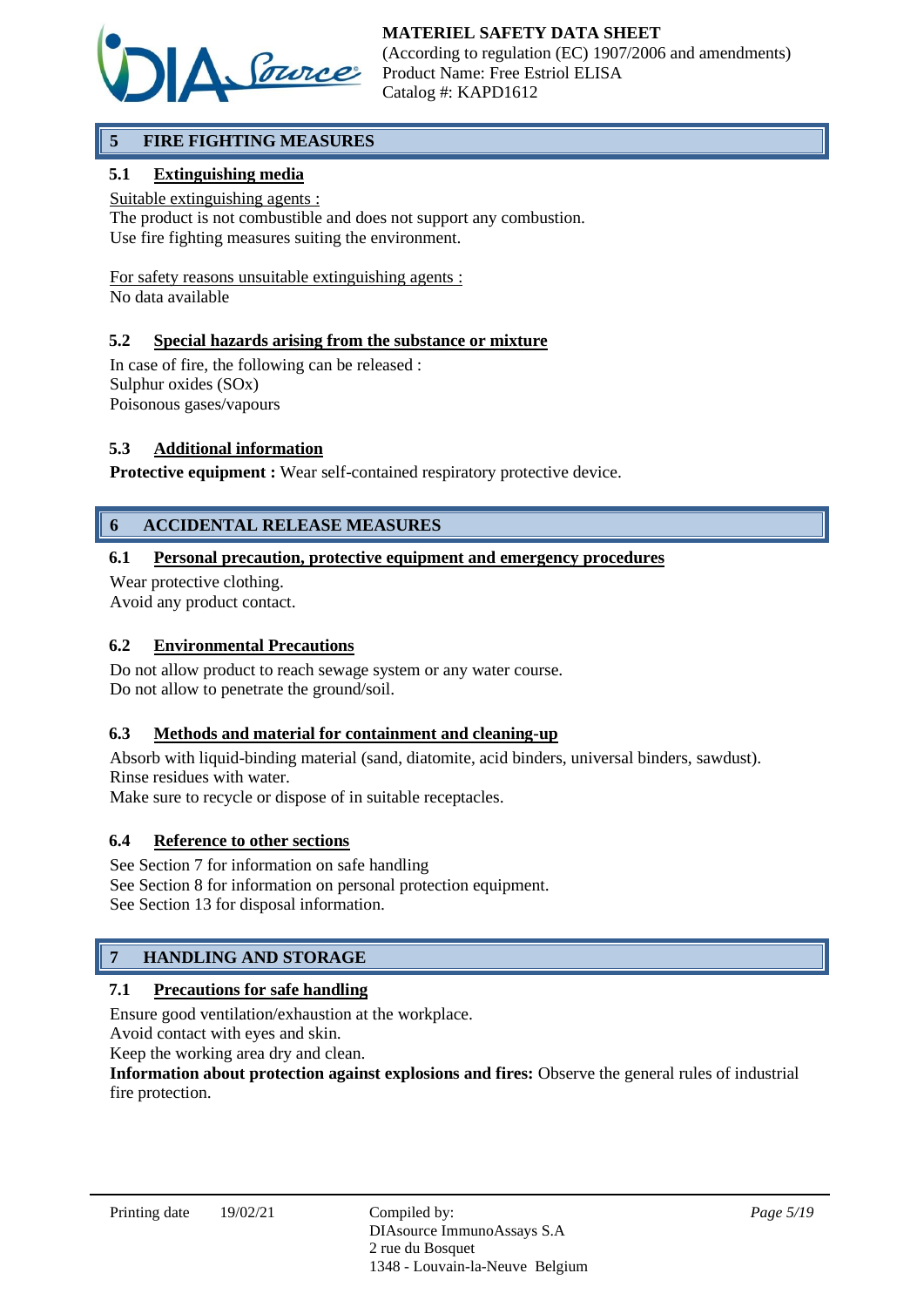

(According to regulation (EC) 1907/2006 and amendments) Product Name: Free Estriol ELISA Catalog #: KAPD1612

# **7.2 Conditions for safe storage, including any incompatibilities**

### **Storage :**

### **Requirements to be met by storerooms and receptacles :**

Store container tightly sealed at a cool and dry place with sufficient ventilation.

#### **Information about storage in one common storage facility :**

Store away from foodstuffs.

Refer to national regulations for storing hazardous chemicals.

#### **Further information about storage conditions:**

Store as directed in the relevant instruction for use.

# **7.3 Specific Use(s)**

Use only in accordance with the Instructions for Use supplied with the ELISA kit.

# **8 EXPOSURE CONTROLS/PERSONAL PROTECTION**

#### **8.1 Control parameters**

Following information is available for the substance listed in section 3.2

| Substance:<br><b>CAS No.:</b> | sulphuric acid<br>7664-93-9                                                                                                                                                                                                                                                                                                                                                                                                                                              |                                                 |     |                                                                                                    |                       |
|-------------------------------|--------------------------------------------------------------------------------------------------------------------------------------------------------------------------------------------------------------------------------------------------------------------------------------------------------------------------------------------------------------------------------------------------------------------------------------------------------------------------|-------------------------------------------------|-----|----------------------------------------------------------------------------------------------------|-----------------------|
|                               |                                                                                                                                                                                                                                                                                                                                                                                                                                                                          | Limit value - Eight hours                       |     | Limit value - Short term                                                                           |                       |
| Country                       | ppm                                                                                                                                                                                                                                                                                                                                                                                                                                                                      | mg/m <sup>3</sup>                               | ppm | mg/m <sup>3</sup>                                                                                  | <b>Legal basis</b>    |
| European Union                |                                                                                                                                                                                                                                                                                                                                                                                                                                                                          | 0.05(1)(2)                                      |     |                                                                                                    | Directive 2009/161/EU |
| Italy                         |                                                                                                                                                                                                                                                                                                                                                                                                                                                                          | 0,05(1)(2)                                      |     |                                                                                                    |                       |
| France                        |                                                                                                                                                                                                                                                                                                                                                                                                                                                                          | 0,05 thoracic<br>fraction                       |     | 3                                                                                                  |                       |
| Germany (AGS)                 |                                                                                                                                                                                                                                                                                                                                                                                                                                                                          | 0.1<br>inhalable aerosol                        |     | 0.1<br>inhalable aerosol (1)                                                                       | <b>TRGS 900</b>       |
| Germany (DFG)                 |                                                                                                                                                                                                                                                                                                                                                                                                                                                                          | 0,1(1)                                          |     | $0,1$ $(1)(2)$                                                                                     |                       |
| Spain                         |                                                                                                                                                                                                                                                                                                                                                                                                                                                                          | 0,05                                            |     | 3                                                                                                  |                       |
| <b>USA - NIOSH</b>            |                                                                                                                                                                                                                                                                                                                                                                                                                                                                          |                                                 |     |                                                                                                    |                       |
| <b>USA - OSHA</b>             |                                                                                                                                                                                                                                                                                                                                                                                                                                                                          | 1                                               |     |                                                                                                    |                       |
|                               |                                                                                                                                                                                                                                                                                                                                                                                                                                                                          |                                                 |     |                                                                                                    |                       |
| <b>Remarks</b>                |                                                                                                                                                                                                                                                                                                                                                                                                                                                                          |                                                 |     |                                                                                                    |                       |
| European Union                | 1) Thoracic fraction (2) When selecting an appropriate exposure monitoring method, account should be<br>taken of potential limitations and interferences that may arise in the presence of other sulphur compounds.<br>Bold-type: Indicative Occupational Exposure Limit Value (IOELV) ~ (for references see<br>"https://www.dguv.de/ifa/gestis/gestis-internationale-grenzwerte-fuer-chemische-substanzen-limit-values-for-<br>chemical-agents/bibliography/index.jsp") |                                                 |     |                                                                                                    |                       |
| France                        |                                                                                                                                                                                                                                                                                                                                                                                                                                                                          | Italics type: Indicative statutory limit values |     |                                                                                                    |                       |
| Germany (AGS)                 |                                                                                                                                                                                                                                                                                                                                                                                                                                                                          | (1) 15 minutes average value                    |     |                                                                                                    |                       |
| Germany (DFG)                 |                                                                                                                                                                                                                                                                                                                                                                                                                                                                          |                                                 |     | (1) 15 minutes average value (2) A momentary value of 0,2 mg/m <sup>3</sup> should not be exceeded |                       |

Source: Based on GESTIS International Limit values Database, 2020-06

#### **8.2 Exposure controls**

#### **Personal protective equipment :**

#### **General protective and hygienic measures :**

The usual precautionary measures should be adhered to when handling chemicals. Provide eye bath and emergency shower.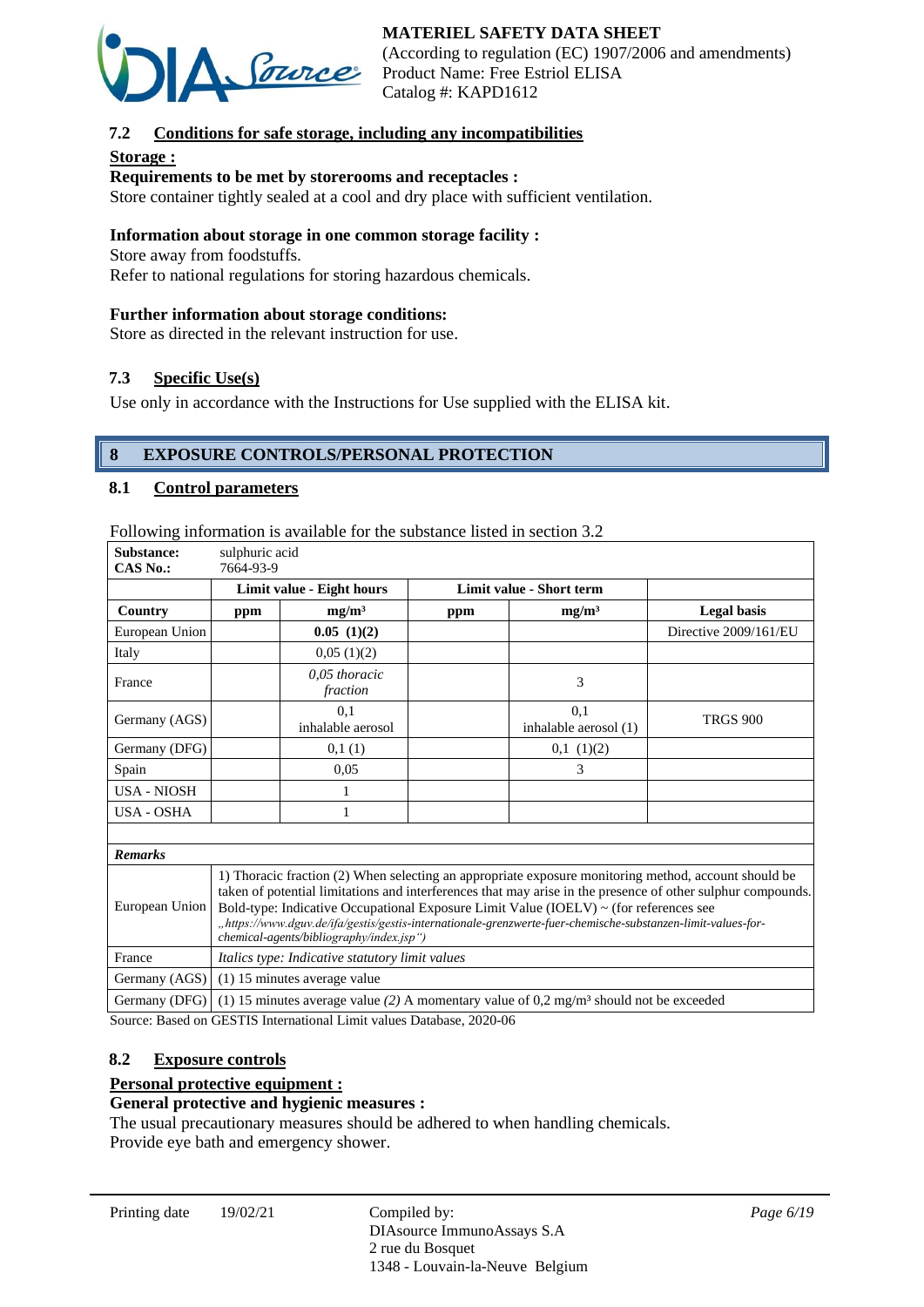

(According to regulation (EC) 1907/2006 and amendments) Product Name: Free Estriol ELISA Catalog #: KAPD1612

# **Respiratory Protection :**

Not required under normal use.

# **Hand Protection :**

Protective gloves complying with EN 374 (nitrile rubber, Latex gloves).

The glove material has to be impermeable and resistant to the product/substance/preparation. The choice of an appropriate glove does not only depend on its material but also on other quality features and is different from one producer to the other.

Please observe the instructions regarding permeability and breakthrough time which are provided by the supplier of the gloves. Also take into consideration the specific local conditions under which the product is used, such as the danger of cuts, abrasion, and the contact time.

#### **Eye Protection :**

Safety glasses.

#### **Skin Protection :**

Protective work clothing, lab coat.

# **9 PHYSICAL AND CHEMICAL PROPERTIES**

#### **9.1 Information on basic physical and chemical properties**

| Form:<br>Appearance:                     | liquid                                        |
|------------------------------------------|-----------------------------------------------|
| Colour:                                  | colourless                                    |
| Odour                                    | odourless                                     |
| Odour threshold                          | Not determined                                |
| pH                                       | 1.0                                           |
| Melting point/freezing point             | Not determined                                |
| Initial boiling point and boiling range  | Not determined                                |
| Flash point                              | Not determined                                |
| Flammability (solid, gas)                | Not applicable                                |
| Ignition temperature :                   |                                               |
| Decomposition temperature :              | Not determined                                |
| Self ingnition temperature:              | Product is not self-igniting.                 |
| Danger of explosion :                    | Product does not present an explosion hazard. |
| <b>Explosion limits:</b>                 |                                               |
| Lower:                                   | Not applicable                                |
| Upper:                                   | Not applicable                                |
| Oxidizing properties:                    | No data available                             |
| Vapour pressure:                         | Not determined                                |
| Density:                                 | Not determined                                |
| Relative density:                        | Not determined                                |
| Vapour density:                          | Not determined                                |
| Evaporation rate:                        | Not determined                                |
| Solubility in / Miscibility with         |                                               |
| Water:                                   | Fully miscible                                |
| Partition coefficient (n-octanol/water): | Not determined                                |
| Viscosity:                               | Not determined                                |

### **9.2 Other information**

No further relevant information available.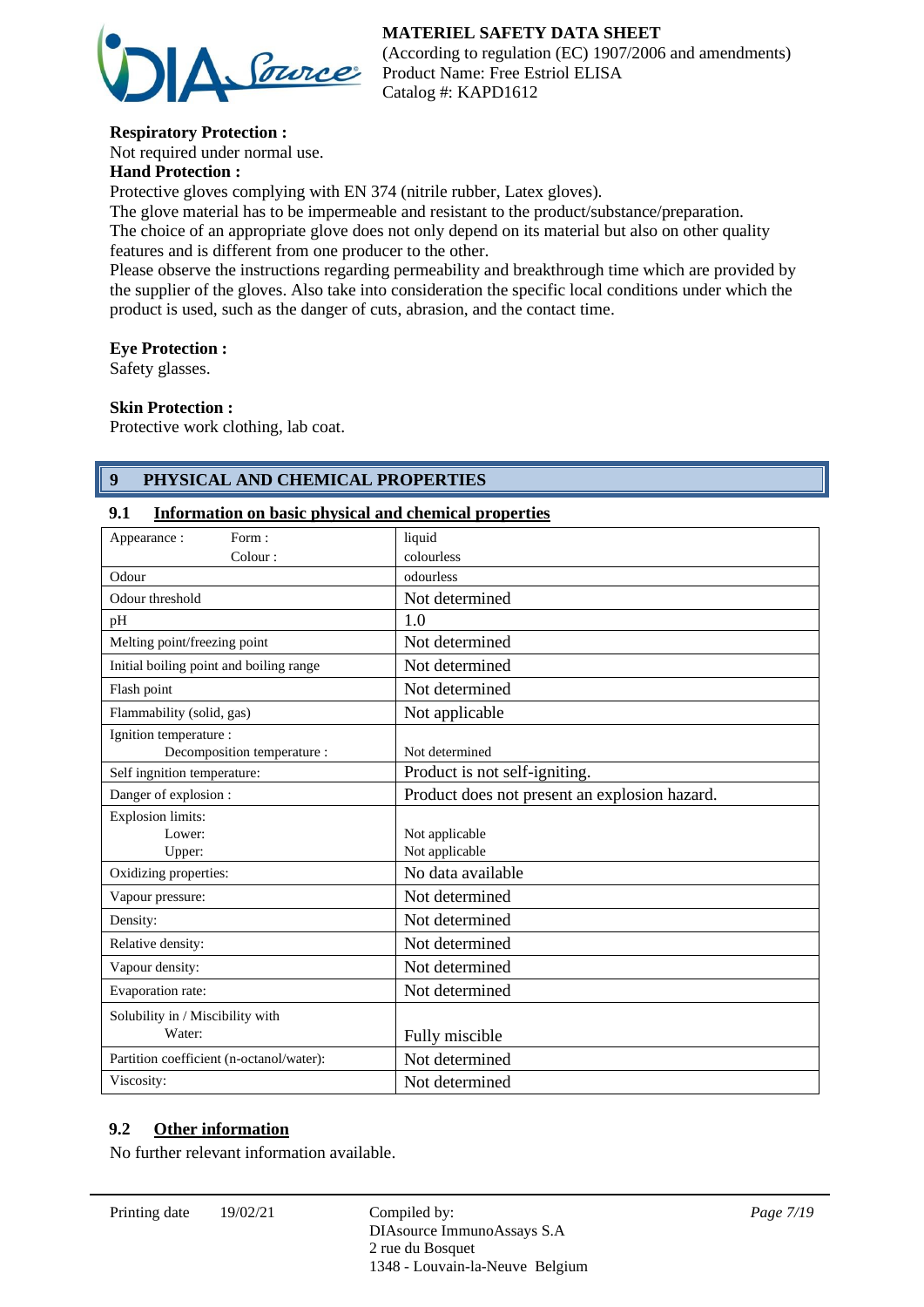

# **10 STABILITY AND REACTIVITY**

# **10.1 Reactivity**

No further relevant information available.

# **10.2 Chemical Stability**

**Thermal decomposition / conditions to be avoided:** No decomposition if used and stored according to specifications.

# **10.3 Possibility of hazardous reactions**

Corrosive effect on metals.

# **10.4 Conditions to Avoid**

Heat.

# **10.5 Incompatible materials**

Metals.

# **10.6 Hazardous Decomposition Products**

No hazardous decomposition products if instructions for storage and handling are followed.

# **11 TOXICOLOGICAL INFORMATION**

### **11.1 Information on toxicological effects**

Acute toxicity

Based on available data, the classification criteria are not met. LD/LC 50 values that are relevant for classification :

| 7664-93-9 sulphuric acid |
|--------------------------|
|--------------------------|

| Oral       | LD50     | $2140$ mg/kg (rat)         |
|------------|----------|----------------------------|
| Inhalative | LC50/4 h | $0.375 \text{ mg/L}$ (rat) |
| (aerosol)  |          |                            |

Although the LC50 values from the inhalation toxicity study theoretically trigger Classification with 'Toxic by inhalation', classification is not proposed. The effects of sulphuric acid following inhalation are entirely due to local irritation of the respiratory tract: there is no evidence for the systemic toxicity of sulphuric acid in any study as effects are limited to the site of contact. Classification for acute inhalation toxicity is not considered to be appropriate.

| Skin corrosion/irritation             | May cause irritation to the skin.                                 |
|---------------------------------------|-------------------------------------------------------------------|
| Serious eye damage/irritation         | May cause irritation to the eyes.                                 |
| Respiratory or skin sensitization     | Based on available data, the classification criteria are not met. |
| Additional toxicological information: | After swallowing: irritations of mucous membranes in the          |
|                                       | mouth, pharynx, oesophagus and gastrointestinal tract             |
| Germ cell mutagenicity                | Based on available data, the classification criteria are not met. |
| Carcinogenicity                       | Based on available data, the classification criteria are not met. |
| Reproductive toxicity                 | Based on available data, the classification criteria are not met. |
| STOT-single exposure                  | Based on available data, the classification criteria are not met. |
| STOT-repeated exposure                | Based on available data, the classification criteria are not met. |
| Aspiration hazard                     | No data available                                                 |
|                                       |                                                                   |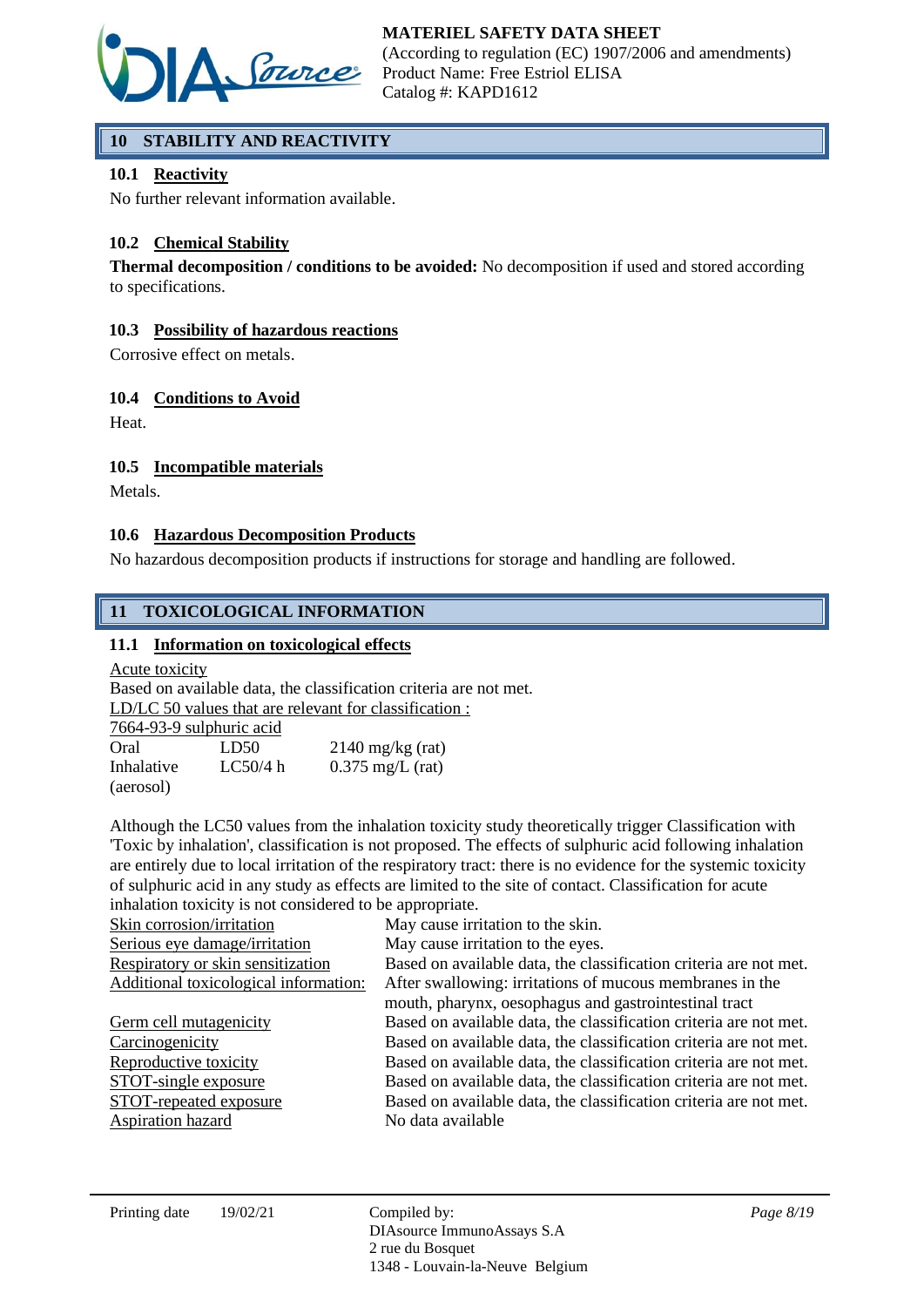

# **12 ECOLOGICAL INFORMATION**

# **12.1 Toxicity**

Aquatic toxicity : 7664-93-9 sulphuric acid EC50/48h (static) > 100 mg/l (Daphnia magna) (OECD Guideline 202) LC50/72h (static) > 100 mg/l (Desmodesmus subspicatus) (OECD Guideline 201) LC50/96h (static)  $> 16 < 28$  mg/l (Lepomis macrochirus)

# **12.2 Persistence and degradability**

No further relevant information available

### **12.3 Bioaccumulation**

No further relevant information available

#### **12.4 Mobility in soil**

No further relevant information available

#### **12.5 Results of PBT and vPvB assessment**

Not applicable

#### **12.6 Other adverse effects**

No further relevant information available.

# **13 DISPOSAL CONSIDERATIONS**

#### **13.1 Waste treatment methods**

#### **Recommendation :**

Must be recycled or disposed of according to the regulations. Waste has to be classified according to the European Waste

Catalogue based on the identification of the waste generating source. Smaller quantities can be disposed of with household waste.

#### **European waste catalogue :**

16 00 00 WASTES NOT OTHERWISE SPECIFIED IN THE LIST

- 16 05 00 gases in pressure containers and discarded chemicals
- 16 05 06 laboratory chemicals, consisting of or containing dangerous substances, including mixtures of laboratory chemicals
- 15 00 00 WASTE PACKAGING; ABSORBENTS, WIPING CLOTHS, FILTER MATERIALS AND PROTECTIVE CLOTHING NOT OTHERWISE SPECIFIED
- 15 01 00 packaging (including separately collected municipal packaging waste)
- 15 01 02 plastic packaging

#### **Uncleaned packagings :**

#### **Recommendation :**

Disposal must be made according to official regulations.

Packagings that cannot be cleaned are to be disposed of in the same manner as the product.

**Recommended cleansing agent:** Water; if necessary, with cleansing agents.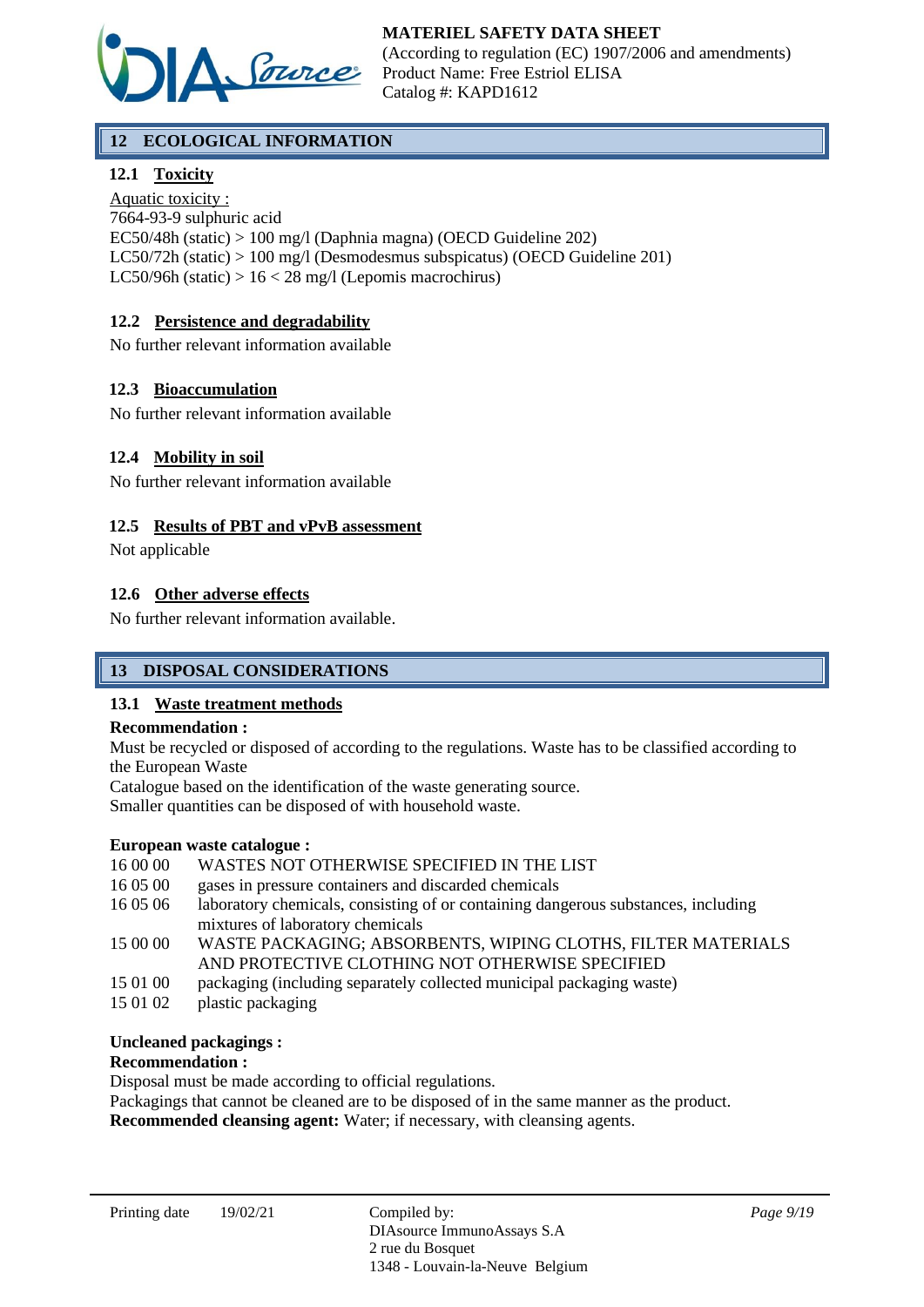

(According to regulation (EC) 1907/2006 and amendments) Product Name: Free Estriol ELISA Catalog #: KAPD1612

# **14 TRANSPORT INFORMATION**

| UN No.                                                                                  | ADR, ADN, IMDG, IATA | Void |
|-----------------------------------------------------------------------------------------|----------------------|------|
| UN Proper shipping name                                                                 | ADR, ADN, IMDG, IATA | Void |
| <b>Transport hazard class(es)</b>                                                       | ADR, ADN, IMDG, IATA | Void |
| Packing group                                                                           | ADR, IMDG, IATA      | Void |
| <b>Environmental hazards</b>                                                            | Not applicable       |      |
| <b>Special precautions for user</b> Not applicable.                                     |                      |      |
| Transport in bulk according to Annex II of MARPOL73/78 and the IBC Code Not applicable. |                      |      |

# **15 REGULATORY INFORMATION**

This Safety Data Sheet is according to Commission Regulation (EU) 2015/830 amending Regulation (EC) No 1907/2006 of the European Parliament and of the Council on the Registration, Evaluation, Authorisation and Restriction of Chemicals (REACH).

### **15.1 Safety, health and environmental regulation/legislation specific for the substance or mixture**

Directive 2012/18/EU Named dangerous substances - ANNEX I Not listed.

National regulations

Water hazard class : Water hazard class 1 (Self-assessment): slightly hazardous for water Further information : None of the ingredients is listed.

### **15.2 Chemical Safety Assessment**

A Chemical Safety Assessment has not been carried out.

# **16 OTHER INFORMATION**

#### **"H code" used in this safety data sheet**

As mentioned in section 3 of the safety data sheet (not relevant for labelling of the product) H314 : Causes severe skin burns and eye damage.

#### **Abbreviations**

| AGS          | Ausschuss für Gefahrstoffe                                                           |
|--------------|--------------------------------------------------------------------------------------|
| <b>DFG</b>   | Senatskommission zur Prüfung gesundheitsschädlicher Arbeitsstoffe der DFG (MAK-      |
|              | Kommission)                                                                          |
| LC50         | Lethal concentration, 50 percent                                                     |
| LD50         | Lethal dose, 50 percent                                                              |
| <b>NIOSH</b> | National Institute for Occupational Safety and Health of USA                         |
| <b>OSHA</b>  | Occupational Safety and Health Administration of USA                                 |
| <b>TRGS</b>  | Technische Regeln für Gefahrstoffe                                                   |
|              |                                                                                      |
| ADR:         | Accord européen sur le transport des marchandises dangereuses par Route (European    |
|              | Agreement concerning the International Carriage of Dangerous Goods by Road)          |
| RID:         | Règlement international concernant le transport des marchandises dangereuses par     |
|              | chemin de fer (Regulations Concerning the International Transport of Dangerous Goods |
|              | by Rail)                                                                             |
| IMDG:        | International Maritime Code for Dangerous Goods                                      |
| IATA:        | <b>International Air Transport Association</b>                                       |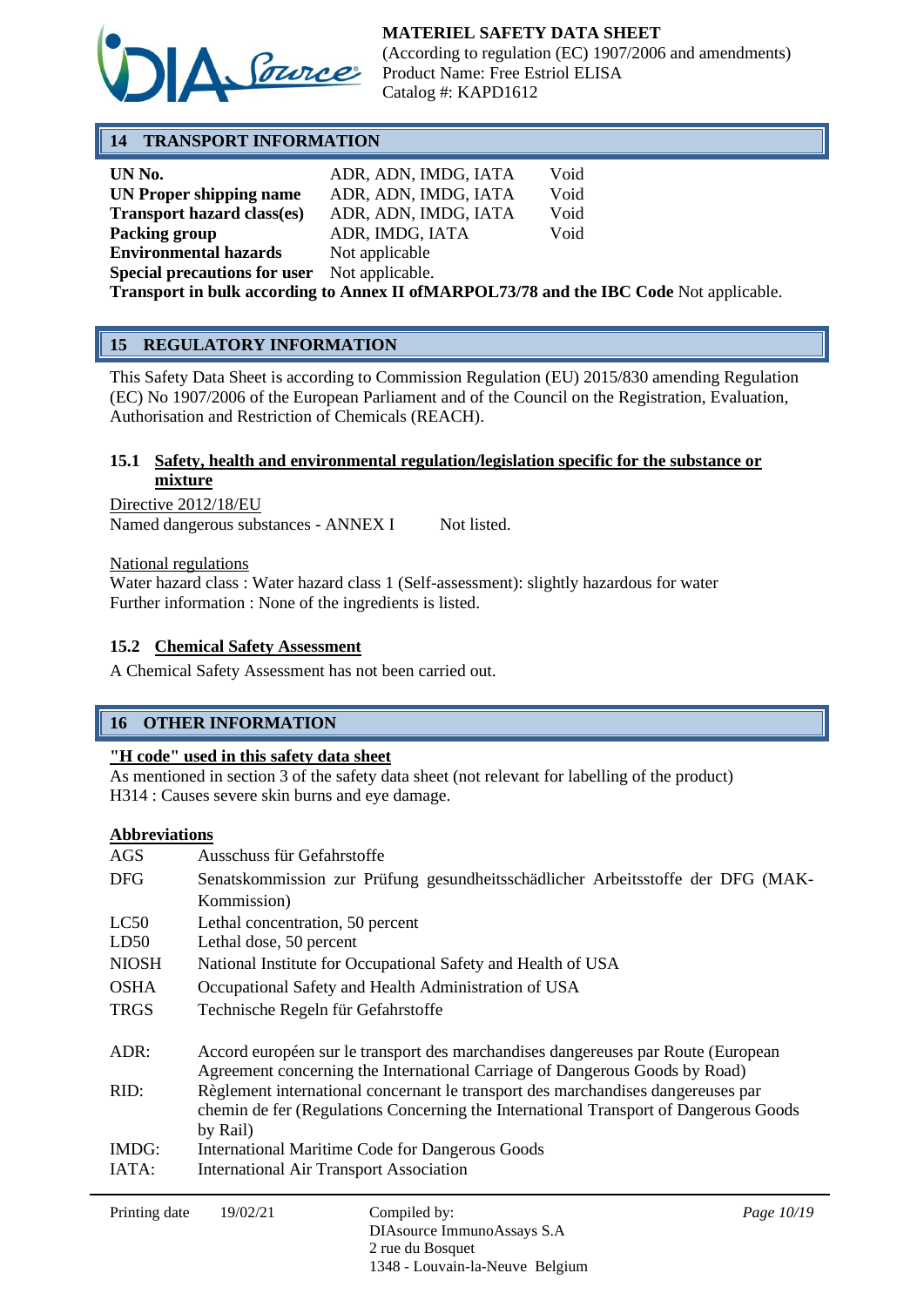

(According to regulation (EC) 1907/2006 and amendments) Product Name: Free Estriol ELISA Catalog #: KAPD1612

# **Notification:**

- English is acceptable for our MSDS as the following conditions are met:
- Medical specialists (users) are well educated in the English language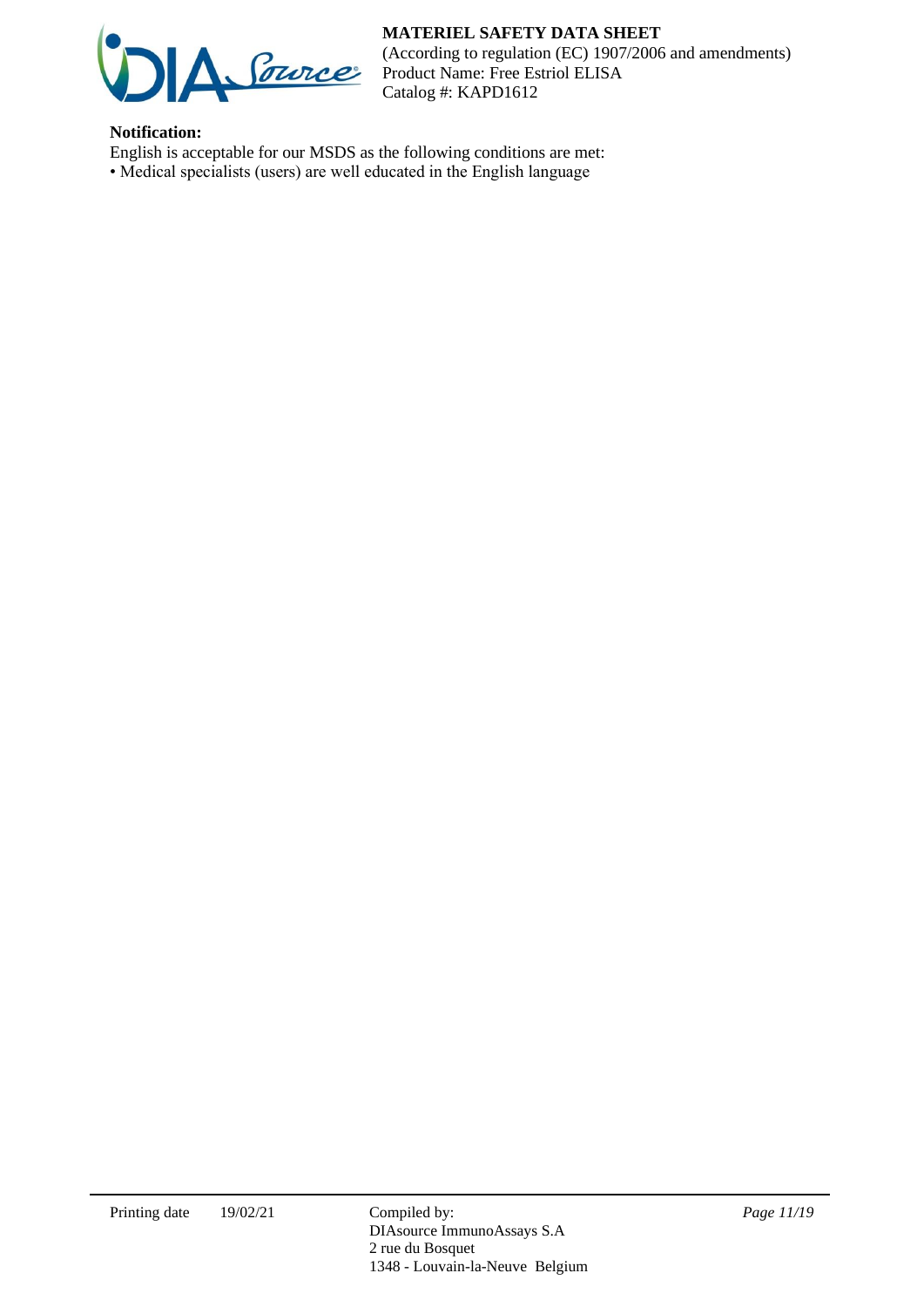

# **SUBSTRATE SOLUTION**

# **1 INFORMATION OF THE SUBSTANCE/PREPARATION AND COMPANY**

#### **1.1 Product identifier**

Product Name : Substrate Solution

Catalog #: Component of KAPD1612

### **1.2 Intended Use**

Reagent for in vitro laboratory use. For professional use only.

### **1.3 Company**

DIAsource ImmunoAssays S.A. Rue du Bosquet, 2 B-1348 Louvain-la-Neuve Belgium Tel. Nr. +32 (0)10/84.99.11 E-mail: [products.support@diasource.be](mailto:products.support@diasource.be)

#### **1.4 Emergency telephone**

DIAsource (only office hours): +32 (0)10/84.99.23 Centre Anti-Poisons (BE) 070 245 245 Please refer to your local Anti-Poison Center!

# **2 HAZARDS IDENTIFICATION**

#### **2.1 Classification of the substance or mixture**

#### **Regulation (EC) No. 1272/2008**

This mixture is **not** classified as hazardous in accordance with Regulation (EC) No. 1272/2008.

#### **2.2 Label elements**

#### **Regulation (EC) No. 1272/2008**

No labelling required.

| Hazard pictogram(s):        | None |
|-----------------------------|------|
| Signal word $(s)$ :         | None |
| Hazard statement(s):        | None |
| Precautionary statement(s): | None |

### **2.3 Other hazards**

No information available.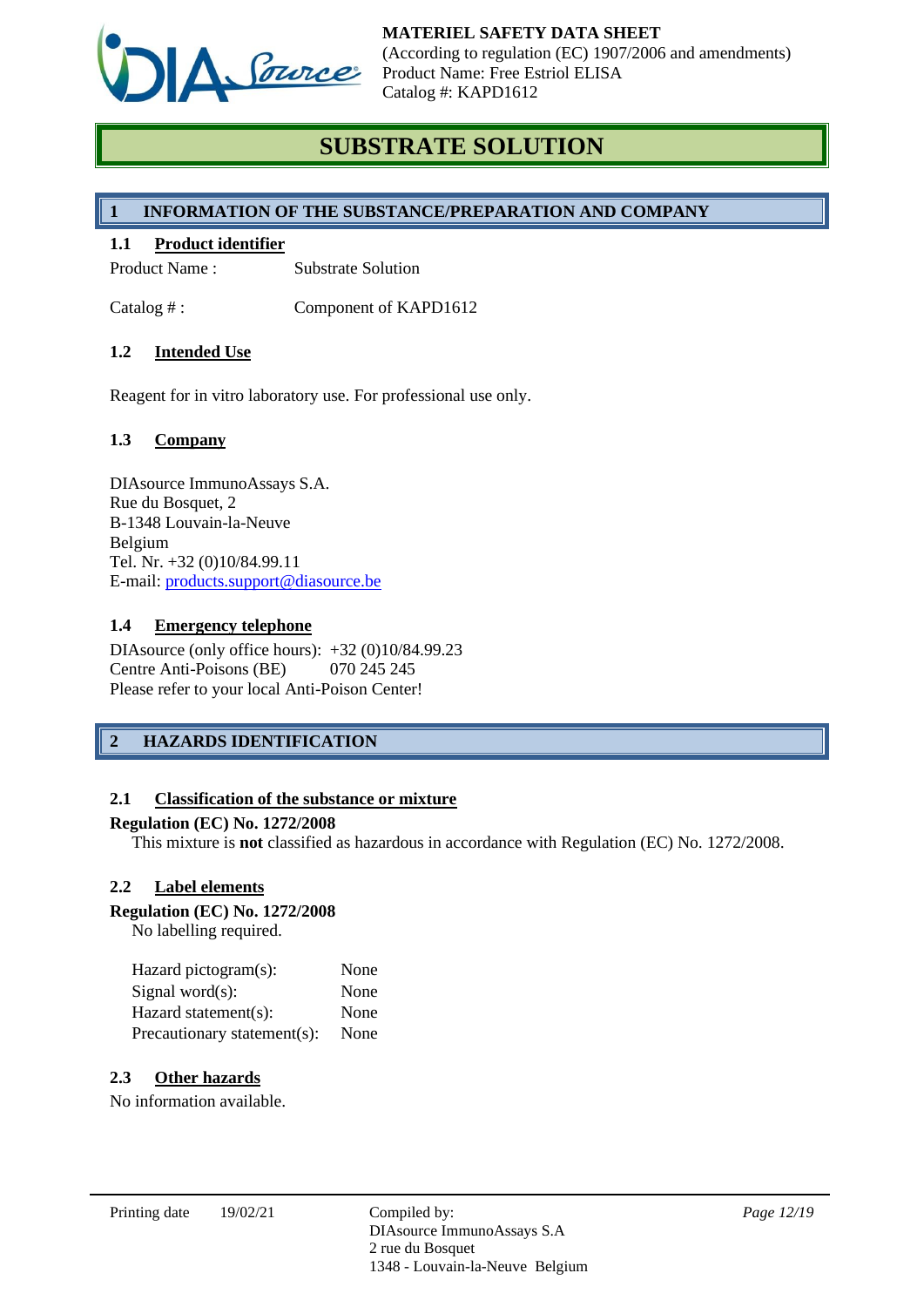

# **3 COMPOSITION/INFORMATION ON INGREDIENTS**

#### **Mixture**

| www.c                 |                                                               |                                        |                                                                                                                       |                      |
|-----------------------|---------------------------------------------------------------|----------------------------------------|-----------------------------------------------------------------------------------------------------------------------|----------------------|
| <b>Substance name</b> | CAS No.<br>(EC No.)<br>[Index No.]                            | <b>Concentration</b><br>in the mixture | <b>Classification according to</b><br><b>Regulation (EC) No 1272/2008 [CLP]</b><br>(related to the concentrated form) |                      |
|                       | "REACH No."                                                   |                                        | Hazard class /<br><b>Hazard categories</b>                                                                            | Hazard-<br>statement |
| 2-Pyrrolidone         | 616-45-5<br>$(210-483-1)$<br>$\sim$ 1<br>$"01-2119475471-37"$ | $1 - 5\%$                              | Eye Irrit. $2$ ;                                                                                                      | H319                 |

The full text of H-statements is in article 16

# **4 FIRST AID MEASURES**

### **4.1 Description of first aid measures**

| <b>General information</b>             | When in doubt or if symptoms are observed, get medical advice.                                           |
|----------------------------------------|----------------------------------------------------------------------------------------------------------|
| <b>Inhalation</b>                      | Provide fresh air.                                                                                       |
| <b>Skin Contact</b>                    | Wash with plenty of water. Take off contaminated clothing and wash it<br>before reuse.                   |
| <b>Eye Contact</b><br><b>Ingestion</b> | Rinse immediately carefully and thoroughly with eye-bath or water.<br>Rinse mouth thoroughly with water. |

### **4.2 Most important symptoms and effects, both acute and delayed**

No data available.

# **4.3 Indication of any immediate medical attention and special treatment needed**

Treat symptomatically.

# **5 FIRE FIGHTING MEASURES**

# **5.1 Extinguishing media**

### **Suitable extinguishing media**

Suitable extinguishing media: Water mist, Water spray, Dry extinguishing powder, Carbon dioxide  $(CO<sub>2</sub>)$ .

#### **Unsuitable extinguishing media**

None identified.

# **5.2 Special hazards arising from the substance or mixture**

The product itself is not inflammable.

# **5.3 Additional information**

Co-ordinate fire-fighting measures to the fire surroundings.

### **Additional information**

Collect contaminated fire extinguishing water separately. Do not allow entering drains or surface water.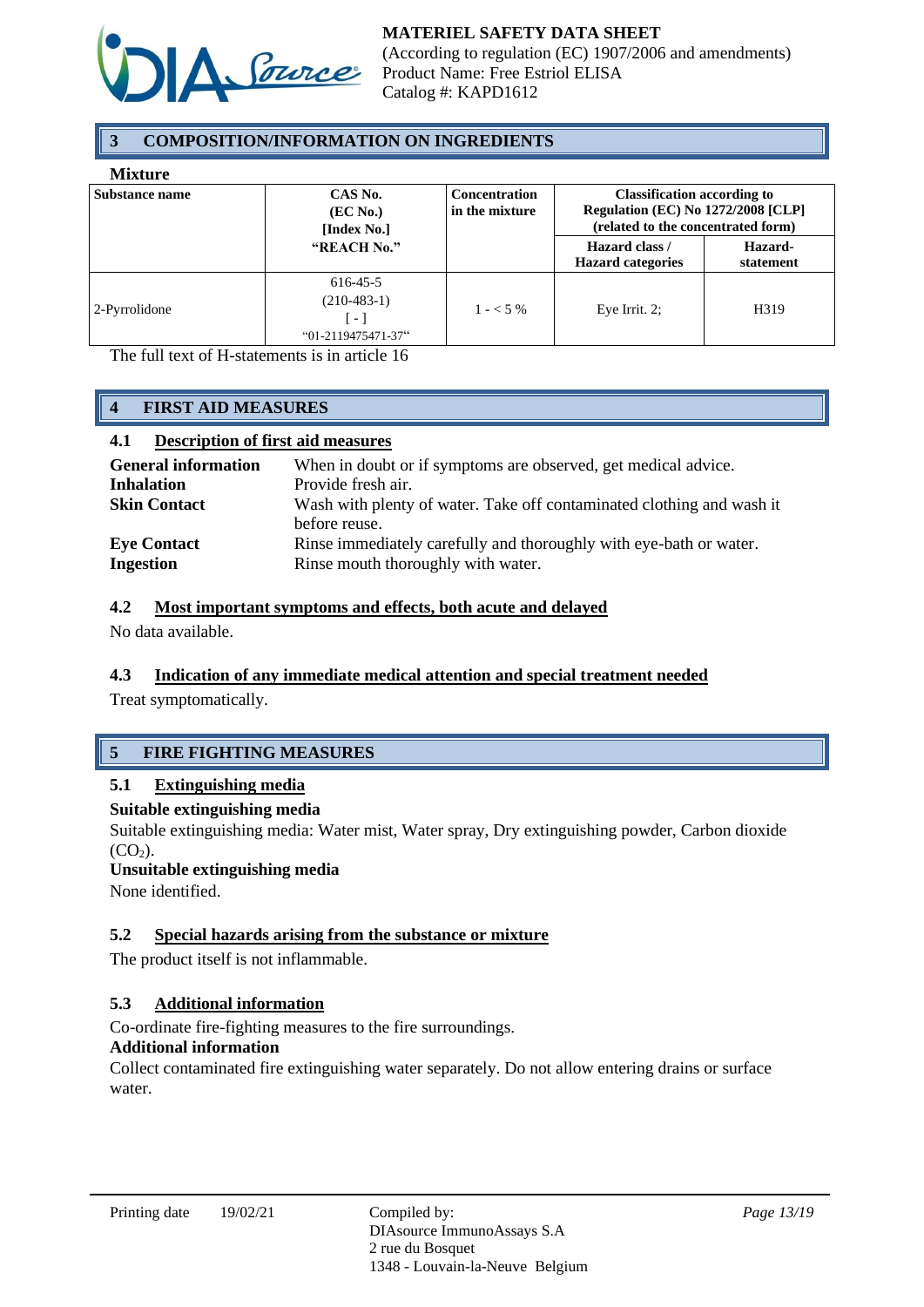

# **6 ACCIDENTAL RELEASE MEASURES**

# **6.1 Personal precaution, protective equipment and emergency procedures**

Use personal protective equipment.

### **6.2 Environmental Precautions**

Do not allow to enter surface water or drains.

### **6.3 Methods and material for containment and cleaning-up**

Wipe up with absorbent material (eg. cloth, fleece). Wash with plenty of water.

### **6.4 Reference to other sections**

Safe handling : see section 7. Personal protection equipment : see section 8. Disposal : see section 13.

# **7 HANDLING AND STORAGE**

### **7.1 Precautions for safe handling**

**Advice on safe handling**

Use only in accordance to the manual.

# **Advice on protection against fire and explosion**

No special fire protection measures are necessary.

#### **7.2 Conditions for safe storage, including any incompatibilities**

**Requirements for storage rooms and vessels** Keep container tightly closed. Keep cool. Protect from sunlight. **Hints on joint storage** Do not store together with: Oxidizing agent. **Further information on storage condition** Observe directions on the label. Storage temperature of 2 °C - 8 °C.

# **7.3 Specific end uses**

Use only in accordance to the manual.

# **8 EXPOSURE CONTROLS/PERSONAL PROTECTION**

#### **8.1 Control parameters**

#### **Additional advice on limit values**

To date, no national critical limit values exist.

#### **8.2 Exposure controls**

#### **Protective and hygiene measures**

General industrial hygiene practice. Wash hands before breaks and after work. When using do not eat, drink, smoke, sniff.

#### **Eye/face protection**

Eye protection: not required.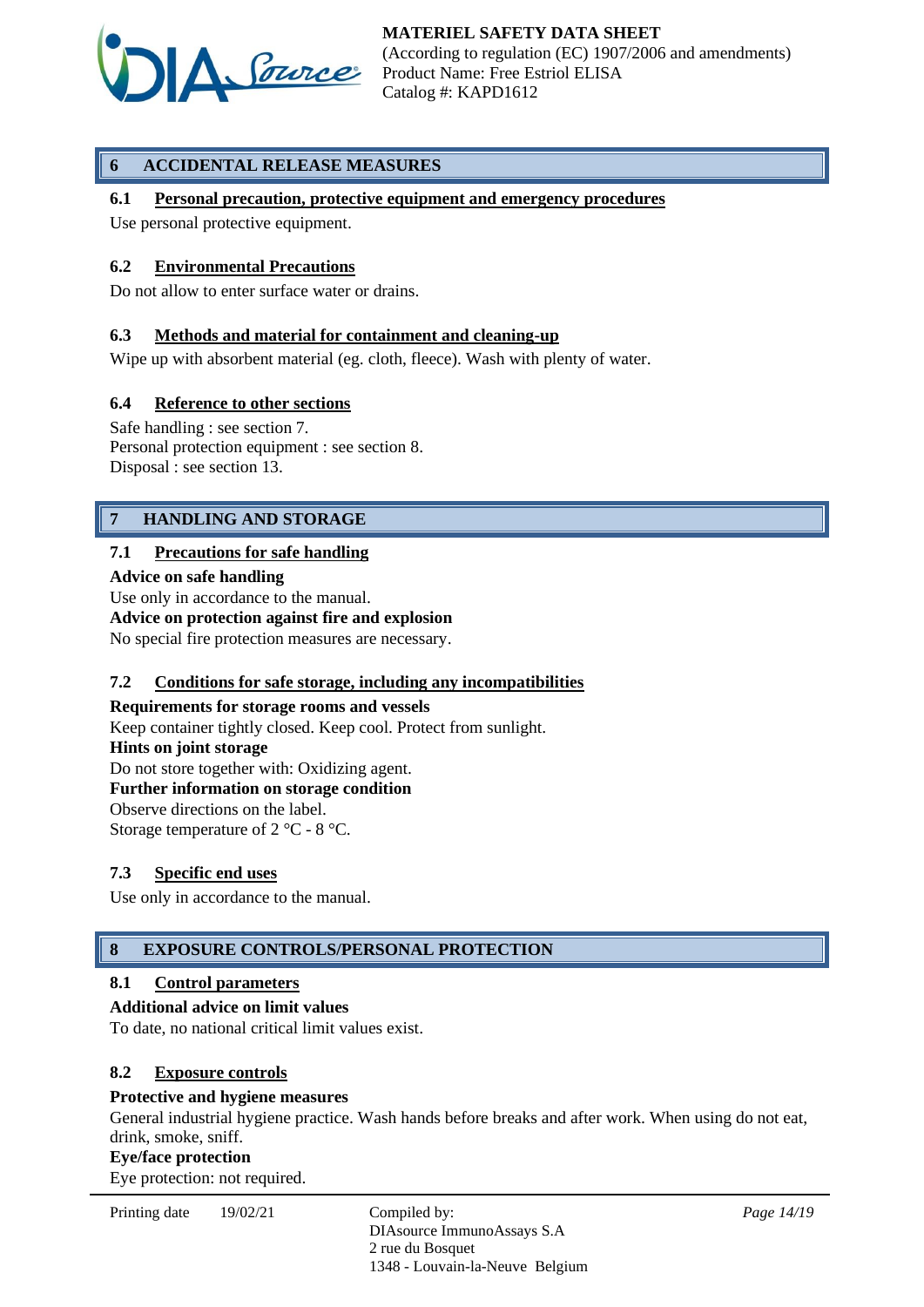

(According to regulation (EC) 1907/2006 and amendments) Product Name: Free Estriol ELISA Catalog #: KAPD1612

# **Hand protection**

When handling with chemical substances, protective gloves must be worn with the CE-label including the four control digits. Chemical protective gloves must meet the requirements of European standard EN 374. The quality of the protective gloves resistant to chemicals must be chosen as a function of the specific working place concentration and quantity of hazardous substances. The following materials are suitable for protective gloves (permeation time > 480 min) :

NBR (Nitrile rubber);  $>= 0.11$  mm thickness.

Take recovery periods for skin regeneration.

### **Skin protection**

Use of protective clothing. The type of personal protection equipment has to be chosen based on the concentration and amount of the dangerous substance at the workplace.

#### **Respiratory protection**

Respiratory protection not required.

### **Environmental exposure controls**

Do not allow to enter into surface water or drains.

# **9 PHYSICAL AND CHEMICAL PROPERTIES**

### **9.1 Information on basic physical and chemical properties**

| Physical state:                           | liquid                         |
|-------------------------------------------|--------------------------------|
| Colour:                                   | colourless - pale yellow       |
| Odour:                                    | odourless                      |
| pH-Value (at 20 °C):                      | $3.5 - 4.0$                    |
| Changes in the physical state             |                                |
| Melting point :                           | not determined                 |
| Initial boiling point and boiling range : | 100 °C                         |
| Flash point :                             | not determined                 |
| <b>Flammability</b>                       |                                |
| Solid:                                    | not applicable                 |
| Gas:                                      | not applicable                 |
| <b>Explosive properties</b>               | The product is not: Explosive. |
| Lower explosion limits :                  | not determined                 |
| Upper explosion limits :                  | not determined                 |
| <b>Auto-ignition temperature</b>          |                                |
| Solid:                                    | not applicable                 |
| Gas:                                      | not applicable                 |
| Decomposition temperature :               | not determined                 |
| <b>Oxidizing properties</b>               | Not oxidising                  |
| Vapour pressure :                         | not determined                 |
| Density:                                  | $1.0064$ g/cm <sup>3</sup>     |
| Water solubility:                         | completely miscible            |
| Solubility in other solvents n            | not determined                 |
| Partition coefficient:                    | not determined                 |
| Vapour density :                          | not determined                 |
| Evaporation rate :                        | not determined                 |

#### **9.2 Other information**

Solid content : not determined.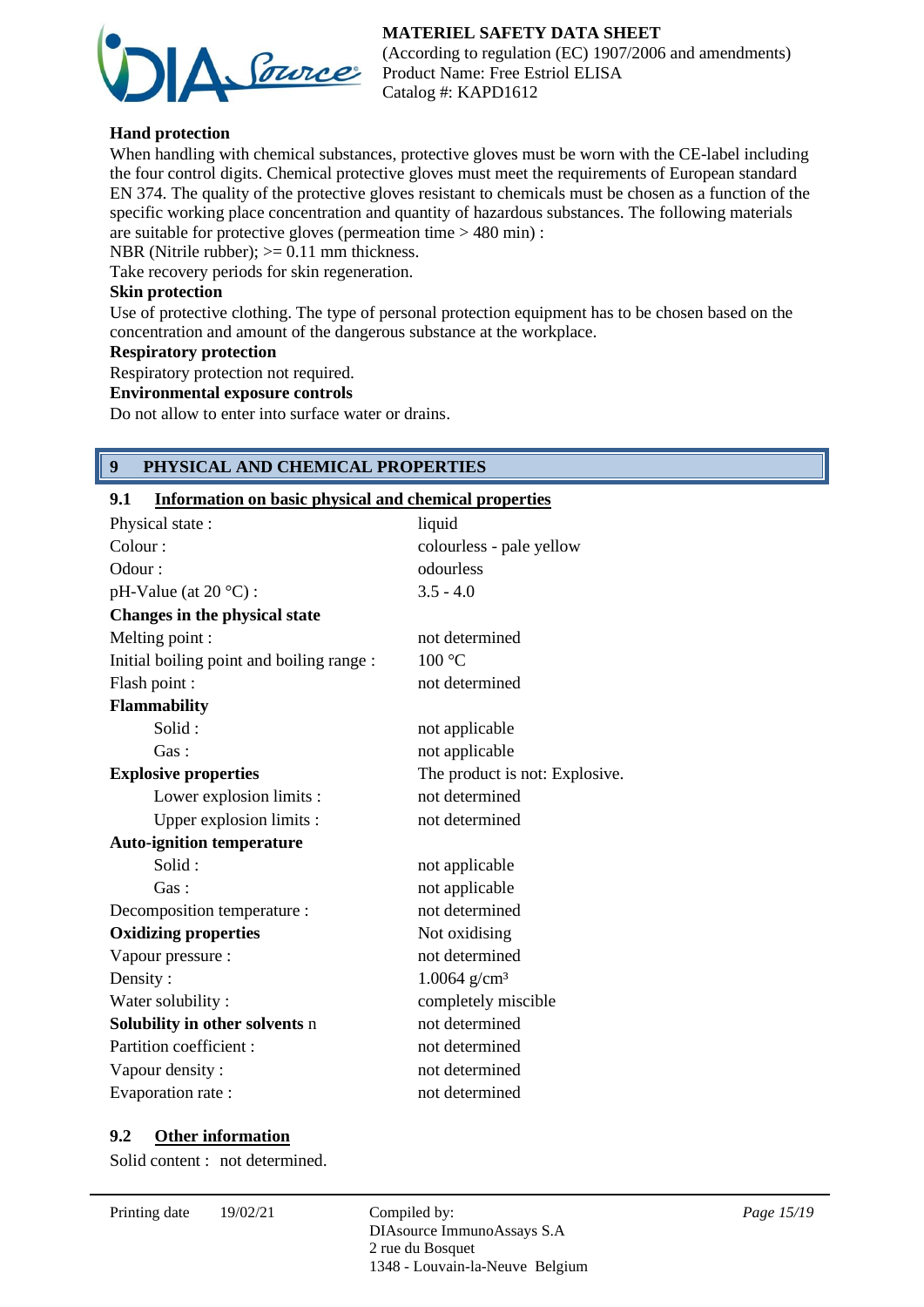

# **10 STABILITY AND REACTIVITY**

# **10.1 Reactivity**

This material is considered to be non-reactive under normal use conditions.

### **10.2 Chemical Stability**

The product is stable under storage at normal ambient temperatures.

#### **10.3 Possibility of hazardous reactions**

No hazardous reaction when handled and stored according to provisions.

#### **10.4 Conditions to Avoid**

Light-sensitive. Keep away from heat. Stable under recommended storage and handling conditions.

#### **10.5 Incompatible materials**

Avoid contact with strong oxidazing agents and metals.

#### **10.6 Hazardous Decomposition Products**

No known hazardous decomposition products.

# **11 TOXICOLOGICAL INFORMATION**

#### **11.1 Information on toxicological effects**

#### **Acute toxicity**

Based on available data, the classification criteria are not met.

#### **Irritation and corrosivity**

Based on available data, the classification criteria are not met.

#### **Sensitising effects**

Based on available data, the classification criteria are not met.

### **Carcinogenic/mutagenic/toxic effects for reproduction**

Based on available data, the classification criteria are not met.

#### **STOT-single exposure**

Based on available data, the classification criteria are not met.

#### **STOT-repeated exposure**

Based on available data, the classification criteria are not met.

### **Aspiration hazard**

Based on available data, the classification criteria are not met.

#### **Additional information on tests**

The mixture is classified as not hazardous according to regulation (EC) No 1272/2008 [CLP].

# **12 ECOLOGICAL INFORMATION**

#### **12.1 Toxicity**

The product is not : Ecotoxic.

#### **12.2 Persistence and degradability**

The product has not been tested.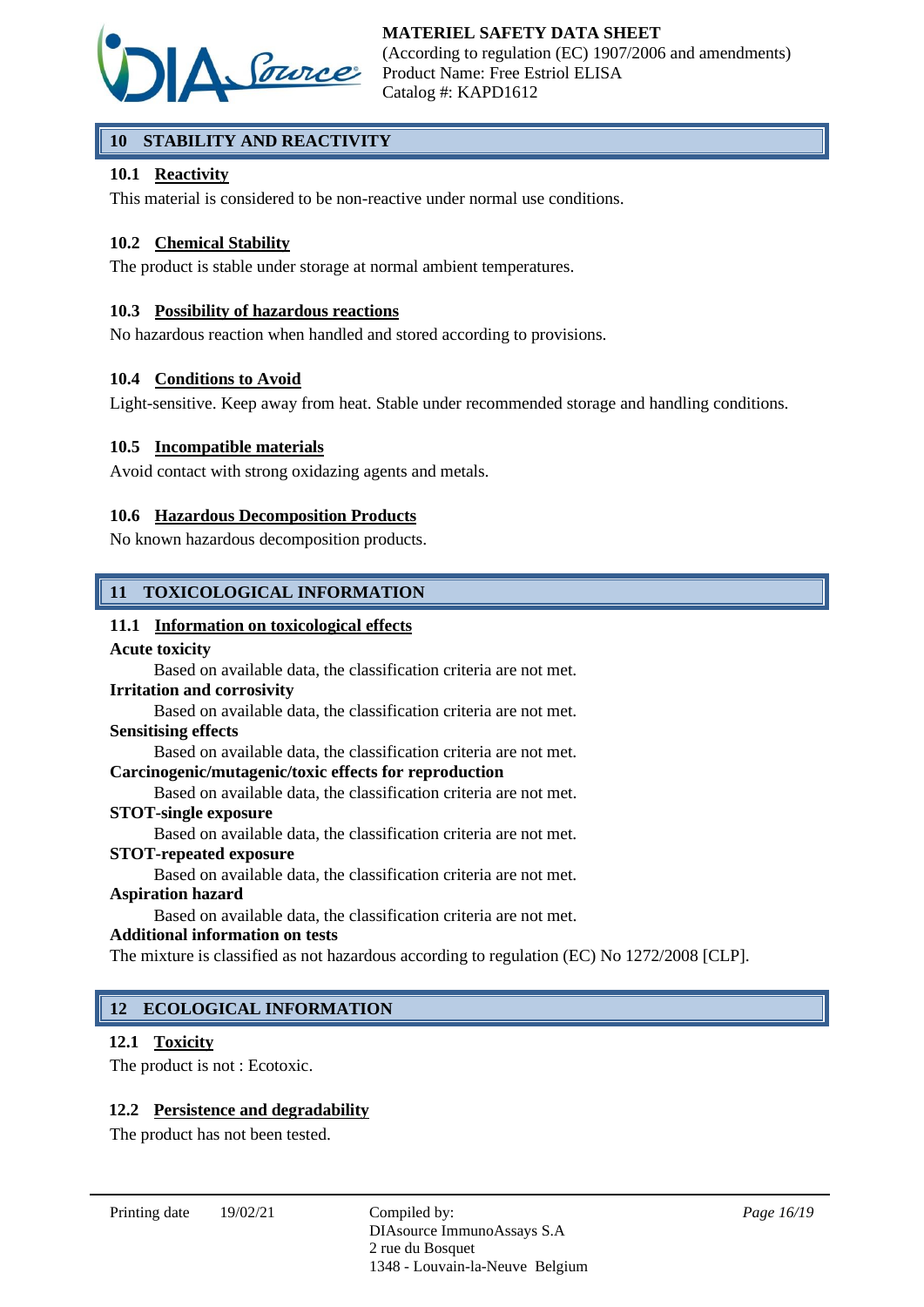

# **12.3 Bioaccumulation**

No indication of bioaccumulation potential.

# **12.4 Mobility in soil**

The product has not been tested.

### **12.5 Results of PBT and vPvB assessment**

The substances in the mixture do not meet the PBT/vPvB criteria according to REACH, annex XIII.

### **12.6 Other adverse effects**

No information available.

#### **Further information**

Avoid release to the environment. There are no data available on the mixture itself.

# **13 DISPOSAL CONSIDERATIONS**

#### **13.1 Waste treatment methods**

#### **Disposal recommendations**

Do not allow to enter into surface water or drains. Dispose of waste according to applicable legislation.

### **List of Wastes Code - residues/unused products**

160509 WASTES NOT OTHERWISE SPECIFIED IN THE LIST; gases in pressure containers and discarded chemicals; discarded chemicals other than those mentioned in 16 05 06, 16 05 07 or 16 05 08.

#### **List of Wastes Code - used product**

160509 WASTES NOT OTHERWISE SPECIFIED IN THE LIST; gases in pressure containers and discarded chemicals; discarded chemicals other than those mentioned in 16 05 06, 16 05 07 or 16 05 08.

# **List of Wastes Code - contaminated packaging**

150102 WASTE PACKAGING; ABSORBENTS, WIPING CLOTHS, FILTER MATERIALS AND PROTECTIVE CLOTHING NOT OTHERWISE SPECIFIED; packaging (including separately collected municipal packaging waste); plastic packaging.

# **Contaminated packaging**

Non-contaminated packages may be recycled.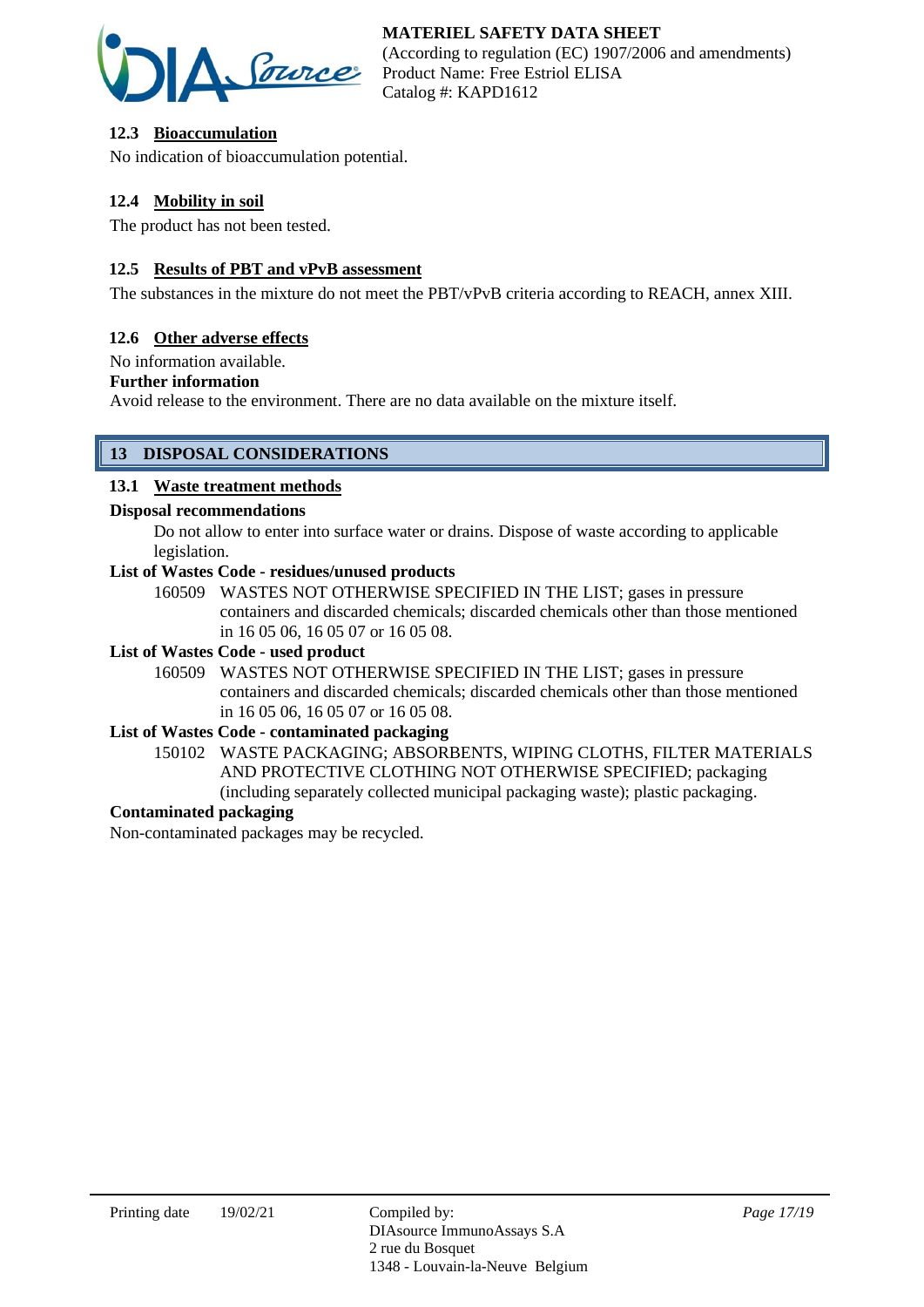

(According to regulation (EC) 1907/2006 and amendments) Product Name: Free Estriol ELISA Catalog #: KAPD1612

| <b>14 TRANSPORT INFORMATION</b> |                                      |                                                                      |                                                 |                                                                                     |                                                                   |  |
|---------------------------------|--------------------------------------|----------------------------------------------------------------------|-------------------------------------------------|-------------------------------------------------------------------------------------|-------------------------------------------------------------------|--|
|                                 |                                      | Land<br>transport<br>(ADR/RID)                                       | <b>Inland</b><br>waterway<br>transport<br>(ADN) | Sea<br>transport<br>(IMDG)                                                          | Air transport<br>$(ICAO-TI/$<br><b>IATA-DGR)</b>                  |  |
|                                 | 14.1 UN No.                          | No dangerous<br>good in sense<br>of this<br>transport<br>regulation. | No dangerous<br>good in sense                   | N <sub>0</sub><br>dangerous<br>good in<br>sense of this<br>transport<br>regulation. | No dangerous<br>good in sense of<br>this transport<br>regulation. |  |
| 14.2                            | <b>UN Proper shipping</b><br>name    |                                                                      |                                                 |                                                                                     |                                                                   |  |
| <b>14.3</b>                     | <b>Transport hazard</b><br>class(es) |                                                                      | of this<br>transport<br>regulation.             |                                                                                     |                                                                   |  |
| 14.4                            | <b>Packing group</b>                 |                                                                      |                                                 |                                                                                     |                                                                   |  |
| 14.5                            | <b>Environmental hazards</b>         |                                                                      | No.                                             |                                                                                     |                                                                   |  |

**14.7 Transport in bulk according to Annex** 

**14.6 Special precautions for user** No dangerous good in sense of this transport regulation.

**II of MARPOL73/78 and the IBC Code** No dangerous good in sense of this transport regulation.

# **15 REGULATORY INFORMATION**

# **15.1 Safety, health and environmental regulation/legislation specific for the substance or mixture**

**EU regulatory information**

Information according to 2012/18/EU (SEVESO III): Not subject to 2012/18/EU (SEVESO III)

**National regulatory information**

| Employment restrictions : | Observe restrictions to employment for juveniles<br>according to the Council Directive 94/33/EC on the<br>protection of young people at work.<br>Observe employment restrictions under the Maternity<br>Protection Directive (Council Directive 92/85/EEC) for<br>expectant or nursing mothers. |
|---------------------------|-------------------------------------------------------------------------------------------------------------------------------------------------------------------------------------------------------------------------------------------------------------------------------------------------|
| Water hazard class (D) :  | 1 - slightly hazardous to water                                                                                                                                                                                                                                                                 |

# **15.2 Chemical Safety Assessment**

Chemical safety assessments for substances in this mixture were not carried out.